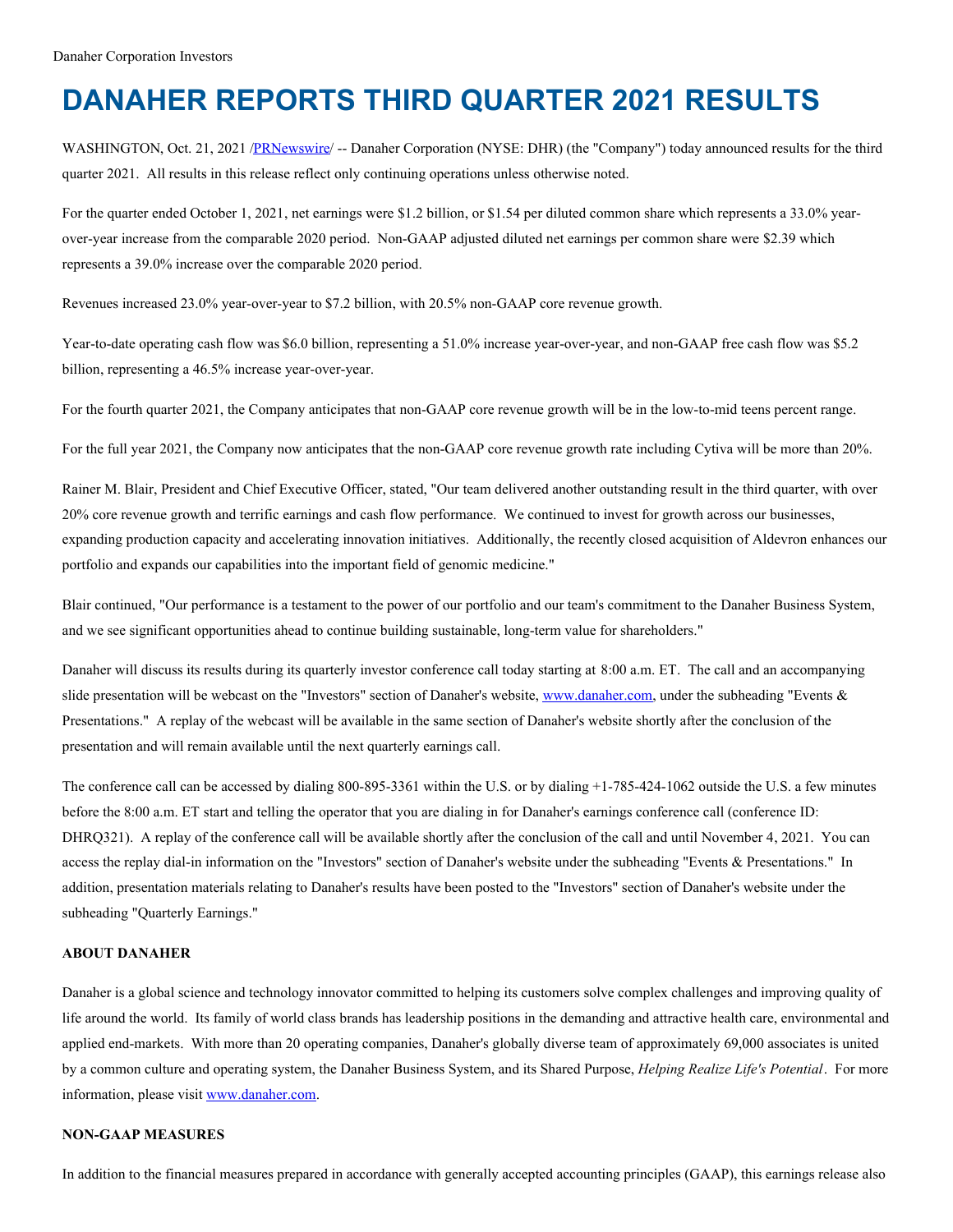contains non-GAAP financial measures. Calculations of these measures, the reasons why we believe these measures provide useful information to investors, a reconciliation of these measures to the most directly comparable GAAP measures, as applicable, and other information relating to these non-GAAP measures are included in the supplemental reconciliation schedule attached.

## **FORWARD-LOOKING STATEMENTS**

Statements in this release that are not strictly historical, including the statements regarding the Company's expected financial performance for the fourth quarter and full year 2021, the Company's prospects in the field of genomic medicine, Danaher's opportunities to build sustainable, long-term shareholder value and any other statements regarding events or developments that we believe or anticipate will or may occur in the future are "forward-looking" statements within the meaning of the federal securities laws. There are a number of important factors that could cause actual results, developments and business decisions to differ materially from those suggested or indicated by such forward-looking statements and you should not place undue reliance on any such forward-looking statements. These factors include, among other things, the highly uncertain and unpredictable severity, magnitude and duration of the COVID-19 pandemic (and the related governmental, business and community responses thereto) on our business, results of operations and financial condition, the impact of our debt obligations (including the debt incurred to finance the acquisitions of Cytiva and Aldevron) on our operations and liquidity, deterioration of or instability in the economy, the markets we serve and the financial markets (including as a result of the COVID-19 pandemic), uncertainties relating to U.S. laws or policies, including potential changes in U.S. trade policies and tariffs and the reaction of other countries thereto, contractions or growth rates and cyclicality of markets we serve, competition, our ability to develop and successfully market new products and technologies and expand into new markets, the potential for improper conduct by our employees, agents or business partners, our compliance with applicable laws and regulations (including rules relating to off-label marketing and other regulations relating to medical devices and the health care industry), the results of our clinical trials and perceptions thereof, our ability to effectively address cost reductions and other changes in the health care industry, our ability to successfully identify and consummate appropriate acquisitions and strategic investments and successfully complete divestitures and other dispositions, our ability to integrate the businesses we acquire and achieve the anticipated benefits of such acquisitions (including with respect to the acquisition of Aldevron), our ability to realize anticipated growth, synergies and other benefits of the Aldevron acquisition, Aldevron's performance and maintenance of important business relationships, contingent liabilities and other risks relating to acquisitions, investments, strategic relationships and divestitures (including tax-related and other contingent liabilities relating to past and future IPOs, split-offs or spin-offs), security breaches or other disruptions of our information technology systems or violations of data privacy laws, the impact of our restructuring activities on our ability to grow, risks relating to potential impairment of goodwill and other intangible assets, currency exchange rates, tax audits and changes in our tax rate and income tax liabilities, changes in tax laws applicable to multinational companies, litigation and other contingent liabilities including intellectual property and environmental, health and safety matters, the rights of the United States government to use, disclose and license certain intellectual property we license if we fail to commercialize it, risks relating to product, service or software defects, product liability and recalls, risks relating to product manufacturing, our relationships with and the performance of our channel partners, uncertainties relating to collaboration arrangements with third-parties, commodity costs and surcharges, our ability to adjust purchases and manufacturing capacity to reflect market conditions, reliance on sole sources of supply, the impact of deregulation on demand for our products and services, labor matters, international economic, political, legal, compliance, social and business factors (including the impact of the United Kingdom's separation from the EU), disruptions relating to manmade and natural disasters (including pandemics such as COVID-19) and pension plan costs. Additional information regarding the factors that may cause actual results to differ materially from these forward-looking statements is available in our SEC filings, including our 2020 Annual Report on Form 10-K and Quarterly Report on Form 10-Q for the third quarter of 2021. These forward-looking statements speak only as of the date of this release and except to the extent required by applicable law, the Company does not assume any obligation to update or revise any forward-looking statement, whether as a result of new information, future events and developments or otherwise.

> **DANAHER CORPORATION AND SUBSIDIARIES CONSOLIDATED CONDENSED STATEMENTS OF EARNINGS (\$ and shares in millions, except per share amounts) (unaudited)**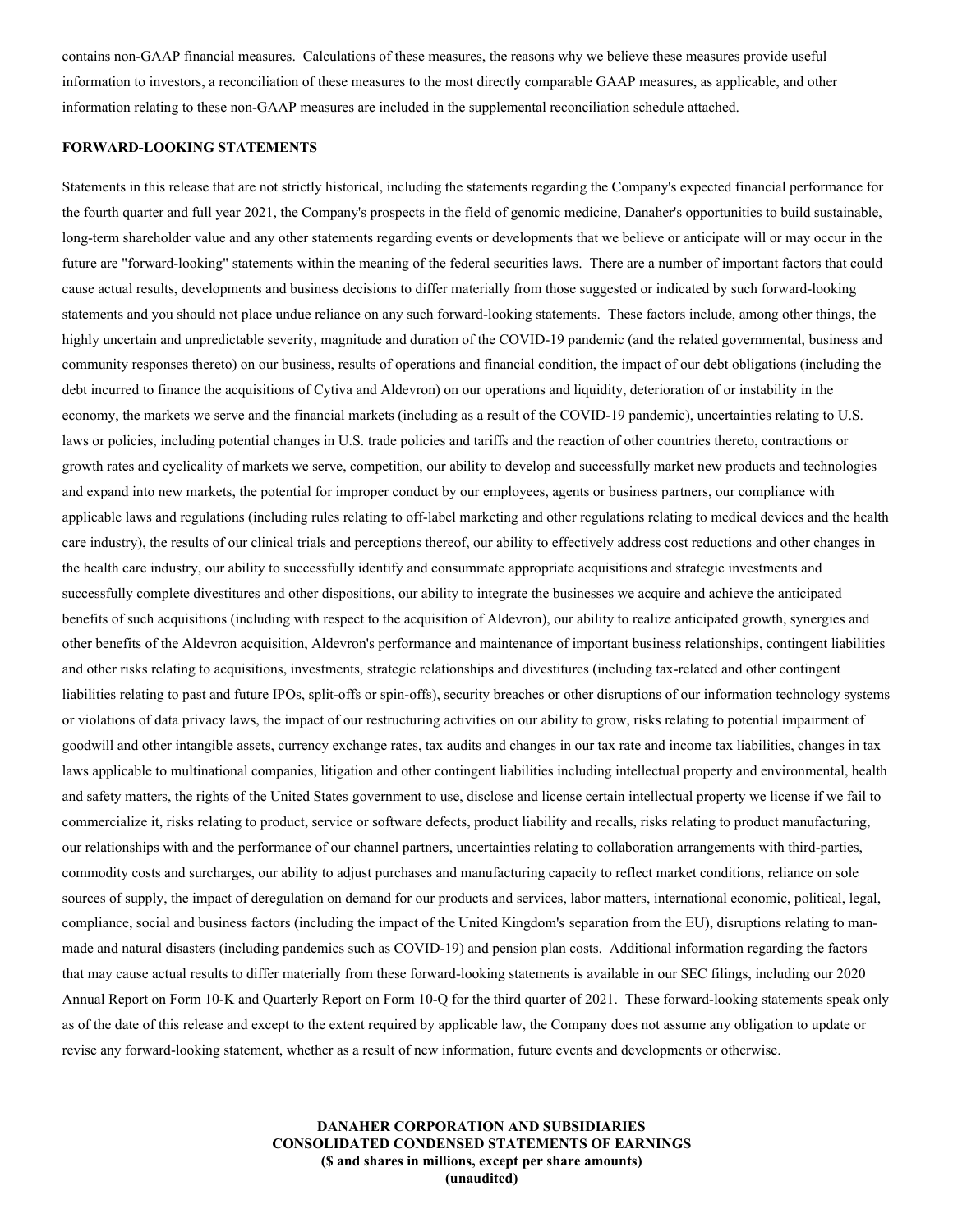|                                                  | <b>Three-Month Period Ended</b> |                        |                                             | <b>Nine-Month Period Ended</b> |              |                        |     |              |                        |     |
|--------------------------------------------------|---------------------------------|------------------------|---------------------------------------------|--------------------------------|--------------|------------------------|-----|--------------|------------------------|-----|
|                                                  |                                 | <b>October 1, 2021</b> |                                             | <b>October 2, 2020</b>         |              | <b>October 1, 2021</b> |     |              | <b>October 2, 2020</b> |     |
| Sales                                            | \$                              | 7,229                  | \$                                          | 5,884                          | $\mathbb{S}$ | 21,305                 |     | \$           | 15,524                 |     |
| Cost of sales                                    |                                 | (2,870)                |                                             | (2,658)                        |              | (8,296)                |     |              | (7,003)                |     |
| Gross profit                                     |                                 | 4,359                  |                                             | 3,226                          |              | 13,009                 |     |              | 8,521                  |     |
| Operating costs:                                 |                                 |                        |                                             |                                |              |                        |     |              |                        |     |
| Selling, general and administrative expenses     |                                 | (2,062)                |                                             | (1,796)                        |              | (5,904)                |     |              | (4,939)                |     |
| Research and development expenses                |                                 | (441)                  |                                             | (342)                          |              | (1,247)                |     |              | (952)                  |     |
| Other operating expenses                         |                                 | (547)                  |                                             |                                |              | (547)                  |     |              |                        |     |
| Operating profit                                 |                                 | 1,309                  |                                             | 1,088                          |              | 5,311                  |     |              | 2,630                  |     |
| Nonoperating income (expense):                   |                                 |                        |                                             |                                |              |                        |     |              |                        |     |
| Other income (expense), net                      |                                 | 137                    |                                             | 7                              |              | 374                    |     |              | 459                    |     |
| Interest expense                                 |                                 | (62)                   |                                             | (78)                           |              | (182)                  |     |              | (203)                  |     |
| Interest income                                  |                                 | 3                      |                                             | 4                              |              | 10                     |     |              | 67                     |     |
| Earnings from continuing operations before       |                                 |                        |                                             |                                |              |                        |     |              |                        |     |
| income taxes                                     |                                 | 1,387                  |                                             | 1,021                          |              | 5,513                  |     |              | 2,953                  |     |
| Income taxes                                     |                                 | (229)                  |                                             | (138)                          |              | (954)                  |     |              | (548)                  |     |
| Net earnings from continuing operations          |                                 | 1,158                  |                                             | 883                            |              | 4,559                  |     |              | 2,405                  |     |
| Earnings from discontinued operations, net of    |                                 |                        |                                             |                                |              |                        |     |              |                        |     |
| income taxes                                     |                                 |                        |                                             |                                |              | 86                     |     |              |                        |     |
| Net earnings                                     |                                 | 1,158                  |                                             | 883                            |              | 4,645                  |     |              | 2,405                  |     |
| Mandatory convertible preferred stock dividends  |                                 | (41)                   |                                             | (41)                           |              | (123)                  |     |              | (95)                   |     |
| Net earnings attributable to common stockholders | $\mathbb{S}$                    | 1,117                  | $\mathbb{S}$                                | 842                            | $\mathbb{S}$ | 4,522                  |     | $\mathbb{S}$ | 2,310                  |     |
| Net earnings per common share from continuing    |                                 |                        |                                             |                                |              |                        |     |              |                        |     |
| operations:                                      |                                 |                        |                                             |                                |              |                        |     |              |                        |     |
| <b>Basic</b>                                     | \$                              | 1.56                   | \$                                          | 1.18                           | \$           | 6.21                   |     | \$           | 3.28                   | (a) |
| Diluted                                          | \$                              | 1.54                   | \$                                          | 1.16                           | \$           | 6.10                   | (a) | \$           | 3.22                   | (a) |
| Net earnings per common share from               |                                 |                        |                                             |                                |              |                        |     |              |                        |     |
| discontinued operations:                         |                                 |                        |                                             |                                |              |                        |     |              |                        |     |
| <b>Basic</b>                                     | \$                              |                        | \$                                          |                                | \$           | 0.12                   |     | \$           |                        |     |
| <b>Diluted</b>                                   | \$                              |                        | \$                                          |                                | \$           | 0.12                   |     | \$           |                        |     |
| Net earnings per common share:                   |                                 |                        |                                             |                                |              |                        |     |              |                        |     |
| <b>Basic</b>                                     | \$                              | 1.56                   | $\mathbb{S}% _{n}^{X\rightarrow\mathbb{R}}$ | 1.18                           | \$           | 6.33                   |     | \$           | 3.28                   | (a) |
| Diluted                                          | \$                              | 1.54                   | \$                                          | 1.16                           | \$           | 6.22                   | (a) | \$           | 3.22                   | (a) |
| Average common stock and common equivalent       |                                 |                        |                                             |                                |              |                        |     |              |                        |     |
| shares outstanding:                              |                                 |                        |                                             |                                |              |                        |     |              |                        |     |
| <b>Basic</b>                                     |                                 | 715.1                  |                                             | 710.9                          |              | 714.3                  |     |              | 704.4                  |     |
| Diluted                                          |                                 | 727.0                  |                                             | 724.3                          |              | 736.4                  |     |              | 716.8                  |     |

(a)

Net earnings per common share amounts for the relevant three-month periods do not add to the nine-month period amounts due to rounding.

This information is presented for reference only. A complete copy of Danaher's Form 10-Q financial statements is available on the Company's website (www.danaher.com).

# **DANAHER CORPORATION RECONCILIATION OF GAAP TO NON-GAAP FINANCIAL MEASURES**

# **Adjusted Diluted Net Earnings Per Common Share from Continuing Operations 1**

|                                                       | <b>Three-Month Period Ended</b> |                        |  |                        | <b>Nine-Month Period Ended</b> |                        |  |                        |
|-------------------------------------------------------|---------------------------------|------------------------|--|------------------------|--------------------------------|------------------------|--|------------------------|
|                                                       |                                 | <b>October 1, 2021</b> |  | <b>October 2, 2020</b> |                                | <b>October 1, 2021</b> |  | <b>October 2, 2020</b> |
| <b>Diluted Net Earnings Per Common Share From</b>     |                                 |                        |  |                        |                                |                        |  |                        |
| <b>Continuing Operations (GAAP)</b>                   |                                 | 1.54                   |  | - 1.16                 |                                | 6.10                   |  | 3.22                   |
| Pretax amortization of acquisition-related intangible |                                 |                        |  |                        |                                |                        |  |                        |
| assets <sup>A</sup>                                   |                                 | 0.49                   |  | 0.45                   |                                | 1.42                   |  | 1.09                   |
| Pretax acquisition-related fair value adjustments to  |                                 |                        |  |                        |                                |                        |  |                        |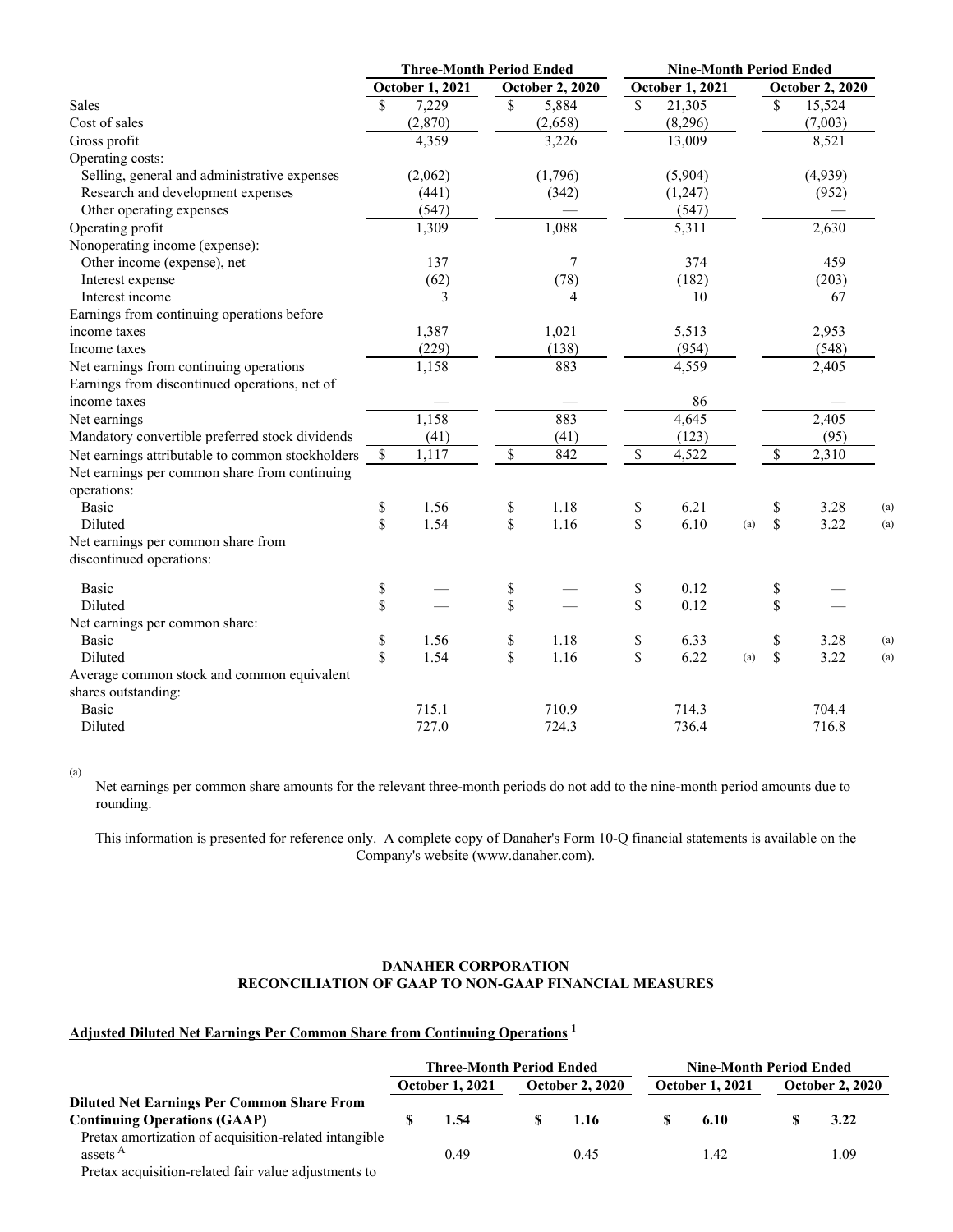| <b>Share From Continuing Operations (Non-GAAP)</b>      | 2.39<br>S | 1.72<br>S | 7.36<br>\$ | 4.23<br>\$ |
|---------------------------------------------------------|-----------|-----------|------------|------------|
| <b>Adjusted Diluted Net Earnings Per Common</b>         |           |           |            |            |
| converted" method <sup>I</sup>                          | 0.01      | 0.02      | 0.02       | 0.06       |
| Declared dividends on the MCPS assuming "if-            |           |           |            |            |
| Discrete tax adjustments <sup>H</sup>                   | (0.03)    | (0.08)    | (0.19)     | (0.12)     |
| Tax effect of all adjustments reflected above G         | (0.24)    | (0.16)    | (0.39)     | (0.16)     |
| Contract settlement expense F                           | 0.73      |           | 0.73       |            |
| Pretax gain on disposition of certain product lines $E$ |           |           | (0.02)     | (0.62)     |
| investments <sup>D</sup>                                | (0.17)    |           | (0.44)     | 0.02       |
| Company's equity and limited partnership                |           |           |            |            |
| Pretax fair value net (gains) losses on the             |           |           |            |            |
| first quarter of 2020 <sup>C</sup>                      |           | 0.02      | 0.01       | 0.03       |
| Environmental $&$ Applied Solutions segment in the      |           |           |            |            |
| trade name and other intangible assets in the           |           |           |            |            |
| 2020 and a facility in the Diagnostics segment and a    |           |           |            |            |
| Solutions segment recorded in the third quarter of      |           |           |            |            |
| 2021, trade names in the Environmental $\&$ Applied     |           |           |            |            |
| in the Diagnostics segment in the first quarter of      |           |           |            |            |
| Pretax impairment charges related to a trade name       |           |           |            |            |
| Cytiva <sup>B</sup>                                     | 0.06      | 0.31      | 0.12       | 0.71       |
| preparation costs related to the acquisition of         |           |           |            |            |
| transaction costs deemed significant and integration    |           |           |            |            |
| adjustments to inventory and deferred revenue,          |           |           |            |            |
| related to the acquisition of Aldevron and fair value   |           |           |            |            |
| inventory and transaction costs deemed significant      |           |           |            |            |

1

Each of the per share adjustment amounts above have been calculated assuming the Mandatory Convertible Preferred Stock ("MCPS") had been converted into shares of common stock.

See the accompanying Notes to Reconciliation of GAAP to Non-GAAP Financial Measures

# **Adjusted Average Common Stock and Common Equivalent Diluted Shares Outstanding (shares in millions)**

|                                                     |                        | <b>Three-Month Period Ended</b> | <b>Nine-Month Period Ended</b> |                        |  |
|-----------------------------------------------------|------------------------|---------------------------------|--------------------------------|------------------------|--|
|                                                     | <b>October 1, 2021</b> | <b>October 2, 2020</b>          | <b>October 1, 2021</b>         | <b>October 2, 2020</b> |  |
| Average common stock and common equivalent shares   |                        |                                 |                                |                        |  |
| outstanding - diluted (GAAP) $^2$                   | 727.0                  | 724.3                           | 736.4                          | 716.8                  |  |
| Converted shares <sup>3</sup>                       | 19.6                   | 19.6                            | 8.6                            | 16.3                   |  |
| Adjusted average common stock and common equivalent |                        |                                 |                                |                        |  |
| shares outstanding - diluted (non-GAAP)             | 746.6                  | 743.9                           | 745.0                          | 733.1                  |  |

2

The impact of the MCPS Series A calculated under the if-converted method was anti-dilutive for the three-month period ended October 1, 2021, and as such 11.0 million shares underlying the MCPS Series A were excluded from the calculation of diluted EPS for the three-month period and the related MCPS Series A dividends of \$19 million were included in the calculation of net earnings for diluted EPS for the period. The impact of the MCPS Series A calculated under the if-converted method was dilutive for the nine-month period ended October 1, 2021, and as such 11.0 million shares underlying the MCPS Series A were included in the calculation of diluted EPS for the nine-month period and the related MCPS Series A dividends of \$59 million were excluded from the calculation of net earnings for diluted EPS for the period.

The impact of the MCPS Series B calculated under the if-converted method was anti-dilutive for the three and nine-month periods ended October 1, 2021, and as such 8.6 million shares underlying the MCPS Series B were excluded from the calculation of diluted EPS in both periods and the related MCPS Series B dividends of \$22 million and \$64 million were included in the calculation of net earnings for diluted EPS for the respective periods.

The impact of the MCPS Series A and MCPS Series B calculated under the if-converted method was anti-dilutive for the three and nine-month periods ended October 2, 2020, and as such 19.6 million and 16.3 million shares, respectively, underlying the MCPS Series A and MCPS Series B were excluded from the diluted EPS calculation and the related MCPS Series A and MCPS Series B dividends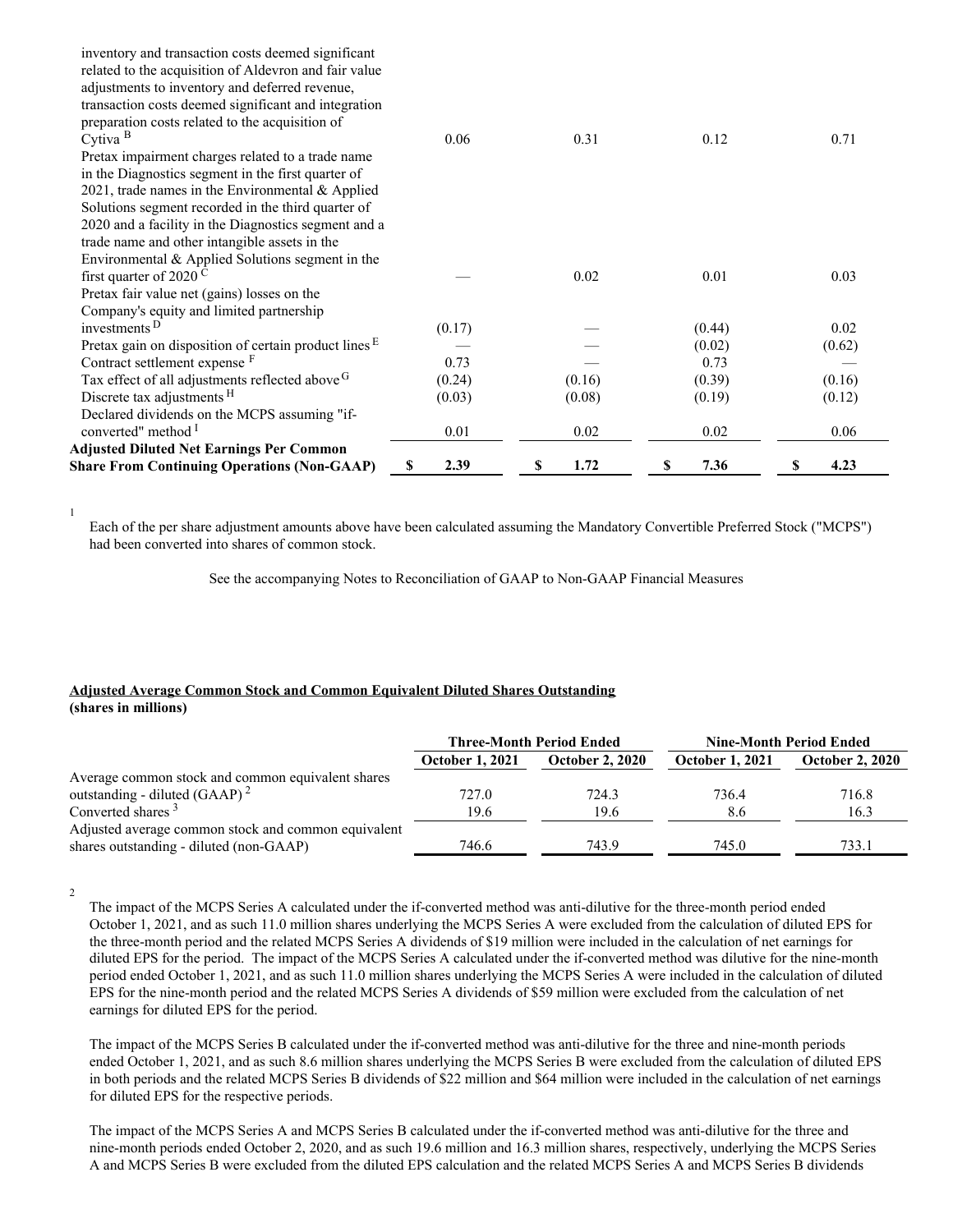were included in the calculation of net earnings for diluted EPS for the three and nine-month periods ended October 2, 2020.

The number of converted shares assumes the conversion of all MCPS and issuance of the underlying shares applying the "if-converted" method of accounting and using an average 20 trading-day trailing volume weighted average price ("VWAP") of \$320.10 and \$205.90 as of October 1, 2021 and October 2, 2020, respectively.

See the accompanying Notes to Reconciliation of GAAP to Non-GAAP Financial Measures

# **Core Sales Growth, Core Sales Growth Including Cytiva and Base Business Core Sales Growth**

|                                                               | % Change Three-Month Period<br>Ended October 1, 2021 vs.<br>Comparable 2020 Period | % Change Nine-Month Period<br>Ended October 1, 2021 vs.<br><b>Comparable 2020 Period</b> |  |  |  |
|---------------------------------------------------------------|------------------------------------------------------------------------------------|------------------------------------------------------------------------------------------|--|--|--|
| Total sales growth (GAAP)                                     | $23.0\%$                                                                           | 37.0 $\%$                                                                                |  |  |  |
| Impact of:                                                    |                                                                                    |                                                                                          |  |  |  |
| Acquisitions/divestitures                                     | (1.0)                                                                              | (10.0)                                                                                   |  |  |  |
| Currency exchange rates                                       | (1.5)                                                                              | (2.5)                                                                                    |  |  |  |
| Core sales growth (non-GAAP)                                  | 20.5<br>$\frac{0}{0}$                                                              | 24.5<br>$\frac{0}{0}$                                                                    |  |  |  |
| Impact of Cytiva sales growth (net of divested product lines) |                                                                                    | 2.5                                                                                      |  |  |  |
| Core sales growth including Cytiva (non-GAAP)                 |                                                                                    | 27.0<br>$\frac{0}{0}$                                                                    |  |  |  |
| Impact of COVID-related tailwinds                             | (10.5)                                                                             | (14.5)                                                                                   |  |  |  |
| Base business core sales growth (non-GAAP)                    | $\%$<br>10.0                                                                       | $\frac{0}{0}$<br>12.5                                                                    |  |  |  |

# **Forecasted Core Sales Growth, Core Sales Growth Including Cytiva and Base Business Core Sales Growth 4**

|                                                               | % Change Three-Month Period<br>Ending December 31, 2021 vs.<br><b>Comparable 2020 Period</b> | % Change Year Ending<br>December 31, 2021 vs.<br><b>Comparable 2020 Period</b> |
|---------------------------------------------------------------|----------------------------------------------------------------------------------------------|--------------------------------------------------------------------------------|
| Core sales growth (non-GAAP)                                  | +Low to mid-teens                                                                            | $>20.0\%$                                                                      |
| Impact of Cytiva sales growth (net of divested product lines) |                                                                                              | $+$ Low-single digit                                                           |
| Core sales growth including Cytiva (non-GAAP)                 |                                                                                              | $>20.0\%$                                                                      |
| Impact of COVID-related tailwinds                             | (Mid to high-single digit)                                                                   | > (10.0)                                                                       |
| Base business core sales growth (non-GAAP)                    | $+$ High-single digit                                                                        | $>10.0\%$                                                                      |

4

3

We do not reconcile these measures to the comparable GAAP measure because of the inherent difficulty in predicting and estimating the future impact and timing of currency translation, acquisitions and divested product lines, which would be reflected in any forecasted GAAP revenue.

Note: Danaher calculates period-to-period core sales growth including Cytiva by adding Cytiva sales to core sales for both the baseline and current periods. Beginning in the second quarter of 2021, Cytiva sales are included in core sales, and therefore the measure "core sales including Cytiva" is no longer provided for quarterly periods beginning with the second quarter of 2021.

See the accompanying Notes to Reconciliation of GAAP to Non-GAAP Financial Measures

# Free Cash Flow from Continuing Operations and Free Cash Flow from Continuing Operations to Net Earnings from Continuing **Operations Conversion Ratio**

**(\$ in millions)**

| <b>Nine-Month Period Ended</b> |                        | <b>Year-over-Year</b> |
|--------------------------------|------------------------|-----------------------|
| <b>October 1, 2021</b>         | <b>October 2, 2020</b> | hange.                |

**Total Cash Flows from Continuing Operations:**

Total cash provided by operating activities from continuing operations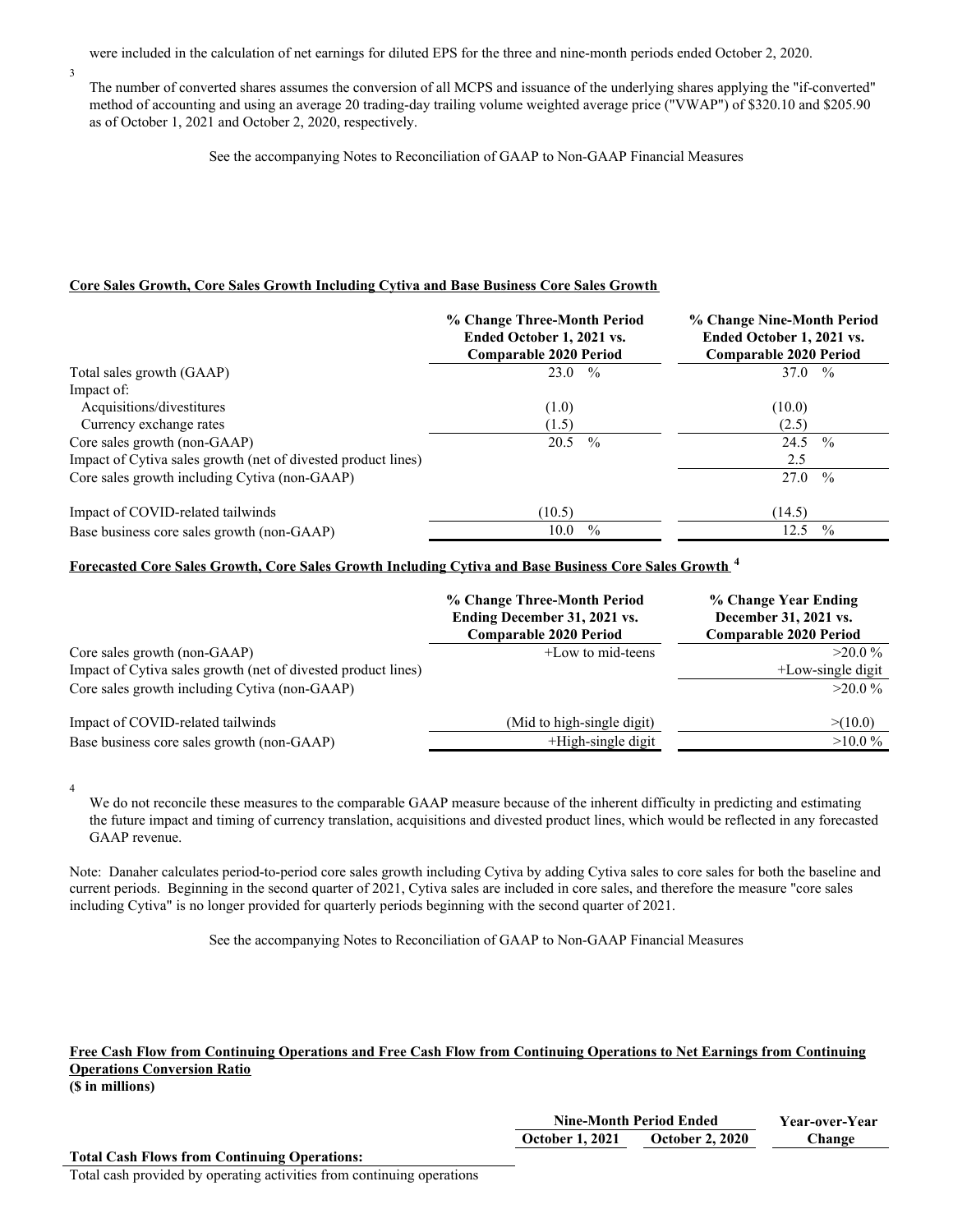| (GAAP)<br>Total cash used in investing activities from continuing operations (GAAP)<br>Total cash provided by financing activities from continuing operations | \$<br>\$ | 6,025<br>(12,108) | S             | 3,994<br>(20,658) |               |
|---------------------------------------------------------------------------------------------------------------------------------------------------------------|----------|-------------------|---------------|-------------------|---------------|
| (GAAP)                                                                                                                                                        | \$       | 2,717             | \$            | 2,426             |               |
| <b>Free Cash Flow from Continuing Operations:</b>                                                                                                             |          |                   |               |                   |               |
| Total cash provided by operating activities from continuing operations                                                                                        |          |                   |               |                   |               |
| (GAAP)                                                                                                                                                        | S        | 6,025             | \$            | 3,994             | $\sim 51.0\%$ |
| Less: payments for additions to property, plant & equipment (capital<br>expenditures) from continuing operations (GAAP)                                       |          | (874)             |               | (475)             |               |
| Plus: proceeds from sales of property, plant & equipment (capital                                                                                             |          |                   |               |                   |               |
| disposals) from continuing operations (GAAP)                                                                                                                  |          | 13                |               |                   |               |
| Free cash flow from continuing operations (non-GAAP)                                                                                                          |          | 5,164             | <sup>\$</sup> | 3,520             | $\sim 46.5\%$ |
| Free Cash Flow from Continuing Operations to Net Earnings from<br><b>Continuing Operations Conversion Ratio:</b>                                              |          |                   |               |                   |               |
| Free cash flow from continuing operations from above (non-GAAP)                                                                                               |          | 5,164             | S             | 3,520             |               |
| Net earnings from continuing operations (GAAP)                                                                                                                |          | 4,559             |               | 2,405             |               |
| Free cash flow from continuing operations to net earnings from continuing<br>operations conversion ratio (non-GAAP)                                           |          | 1.13              |               | 1.46              |               |

We define free cash flow as operating cash flows from continuing operations, less payments for additions to property, plant and equipment from continuing operations ("capital expenditures") plus the proceeds from sales of plant, property and equipment from continuing operations ("capital disposals"). All amounts presented above reflect only continuing operations.

See the accompanying Notes to Reconciliation of GAAP to Non-GAAP Financial Measures

### **Notes to Reconciliation of GAAP to Non-GAAP Financial Measures**

Amortization of acquisition-related intangible assets in the following historical periods (\$ in millions) (only the pretax amounts set forth below are reflected in the amortization line item above):

|           | <b>Three-Month Period Ended</b> |  |                        |  | Nine-Month Period Ended |  |                        |  |  |
|-----------|---------------------------------|--|------------------------|--|-------------------------|--|------------------------|--|--|
|           | <b>October 1, 2021</b>          |  | <b>October 2, 2020</b> |  | <b>October 1, 2021</b>  |  | <b>October 2, 2020</b> |  |  |
| Pretax    | 365                             |  | 331                    |  | 1.056                   |  | 802                    |  |  |
| After-tax | 293                             |  | 266                    |  | 842                     |  | 645                    |  |  |

B

A

Costs incurred for fair value adjustments to inventory and transaction costs deemed significant related to the acquisition of Aldevron in the three-month period ended October 1, 2021, (\$45 million pretax as reported in this line item, \$36 million after-tax). Costs incurred for fair value adjustments to inventory and deferred revenue and transaction costs deemed significant related to the acquisitions of Cytiva and Aldevron in the nine-month period ended October 1, 2021, (\$91 million pretax as reported in this line item, \$72 million after-tax). Costs incurred for fair value adjustments to inventory and deferred revenue in the three and nine-month periods and transaction costs deemed significant and integration preparation costs in the nine-month period ended October 2, 2020, related to the acquisition of Cytiva, (\$232 million pretax as reported in this line item, \$181 million after-tax and \$519 million pretax as reported in this line item, \$411 million after-tax, respectively). The Company deems acquisition-related transaction costs incurred in a given period to be significant (generally relating to the Company's larger acquisitions) if it determines that such costs exceed the range of acquisition-related transaction costs typical for Danaher in a given period.

Impairment charges related to a trade name in the Diagnostics segment recorded in the first quarter of 2021 (\$10 million pretax as reported in this line item, \$8 million after-tax). Impairment charges related to trade names in the Environmental & Applied Solutions segment recorded in the three-month period ended October 2, 2020 (\$14 million pretax as reported in this line item, \$11 million aftertax) and impairment charges related to a facility in the Diagnostics segment and a trade name and other intangible assets in the Environmental & Applied Solutions segment recorded in the nine-month period ended October 2, 2020 (\$22 million pretax as reported in this line item, \$17 million after-tax).

D

Fair value net gains/losses on the Company's equity and limited partnership investments recorded in the three and nine-month periods ended October 1, 2021, (\$128 million pretax gain as reported in this line item, \$97 million after-tax and \$330 million pretax gain as reported in this line item, \$258 million after-tax, respectively) and fair value net gains/losses on the Company's equity and limited

C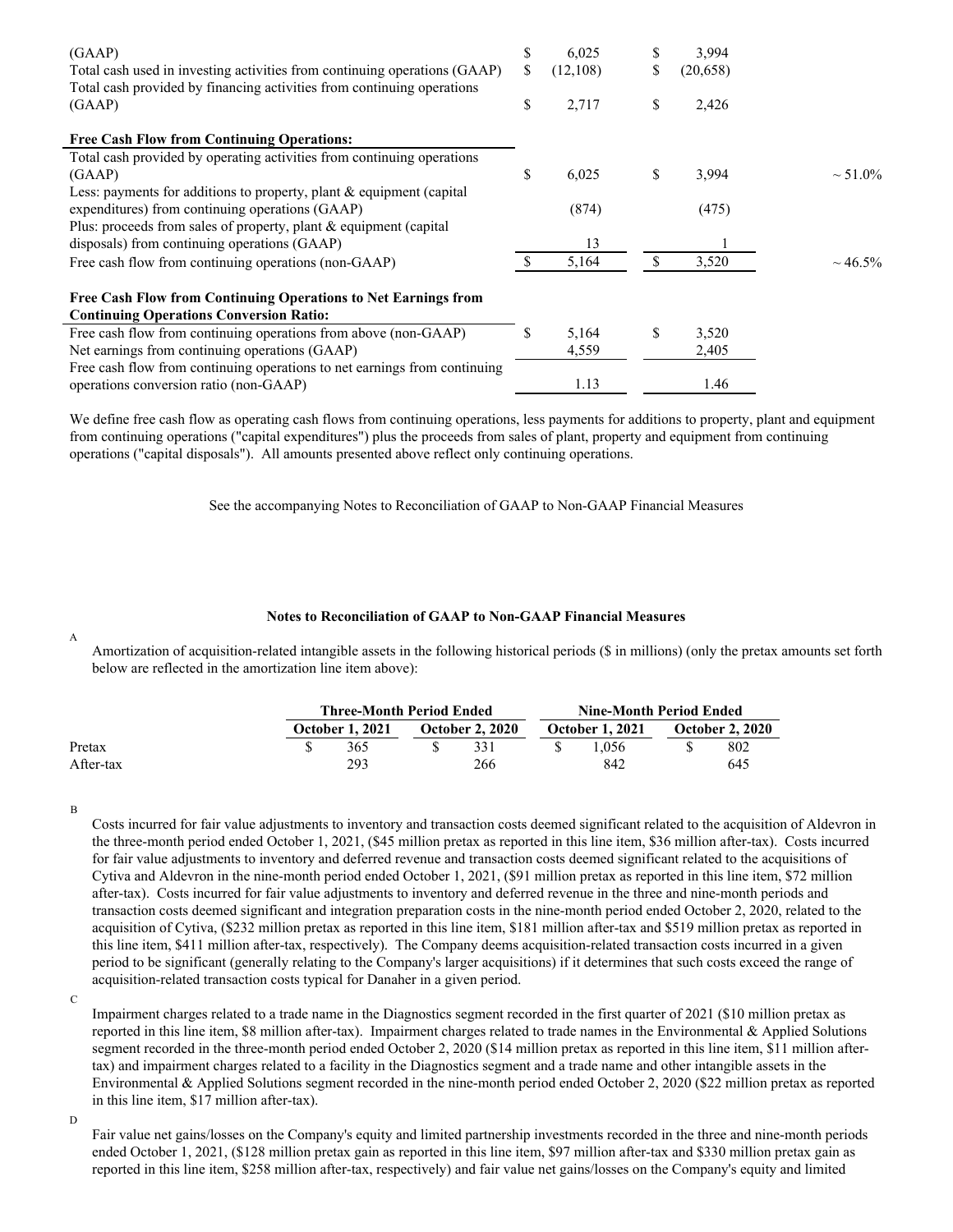partnership investments recorded in the nine-month period ended October 2, 2020, (\$13 million pretax loss as reported in this line item, \$10 million after-tax).

Gain on disposition of certain product lines in the nine-month period ended October 2, 2021, (\$13 million pretax as reported in this line item, \$10 million after-tax). Gain on disposition of certain product lines in the nine-month period ended October 2, 2020, (\$455 million pretax as reported in this line item, \$305 million after-tax).

F

E

Expense related to the modification and partial termination of a prior commercial arrangement and resolution of the associated litigation in the three and nine-month periods ended October 2, 2021, (\$547 million pretax as reported in this line item, \$415 million after-tax).

G

This line item reflects the aggregate tax effect of all nontax adjustments reflected in the preceding line items of the table. In addition, the footnotes above indicate the after-tax amount of each individual adjustment item. Danaher estimates the tax effect of each adjustment item by applying Danaher's overall estimated effective tax rate to the pretax amount, unless the nature of the item and/or the tax jurisdiction in which the item has been recorded requires application of a specific tax rate or tax treatment, in which case the tax effect of such item is estimated by applying such specific tax rate or tax treatment. The MCPS dividends are not tax deductible and therefore the tax effect of the adjustments does not include any tax impact of the MCPS dividends.

H

I

Discrete tax adjustments and other tax-related adjustments for the three-month period ended October 1, 2021, include the impact of net discrete tax benefits of \$23 million (or \$0.03 per diluted common share) related primarily to excess tax benefits from stock-based compensation, audit settlements and a higher tax benefit associated with the pretax charge in the quarter related to the modification and partial termination of a commercial arrangement and resolution of the associated litigation. Discrete tax adjustments and other taxrelated adjustments for the nine-month period ended October 1, 2021, include the impact of net discrete tax benefits of \$143 million (or \$0.19 per diluted common share) related primarily to release of reserves for uncertain tax positions due to the expiration of statutes of limitation, audit settlements, excess tax benefits from stock-based compensation and a higher tax benefit associated with the pretax charge in the quarter related to the modification and partial termination of a commercial arrangement and resolution of the associated litigation, net of changes in estimates associated with prior period uncertain tax positions. Discrete tax adjustments and other taxrelated adjustments for the three and nine-month periods ended October 2, 2020, include the impact of net discrete tax benefits of \$58 million (or \$0.08 per diluted common share) and \$85 million (or \$0.12 per diluted common share), respectively, related primarily to the release of reserves for uncertain tax positions from audit settlements and expiration of statutes of limitation, excess tax benefits from stock-based compensation and other items. The Company anticipates excess tax benefits from stock compensation of approximately \$7 million per quarter and therefore excludes benefits in excess of this amount in the calculation of adjusted diluted net earnings from continuing operations per common share.

In March 2019, the Company issued \$1.65 billion in aggregate liquidation preference of 4.75% MCPS Series A. In May 2020, the Company issued \$1.72 billion in aggregate liquidation preference of 5.0% MCPS Series B. Dividends on the MCPS Series A and Series B are payable on a cumulative basis at an annual rate of 4.75% and 5.0%, respectively, on the liquidation preference of \$1,000 per share. Unless earlier converted, each share of MCPS Series A will automatically convert on April 15, 2022 into between 6.6601 and 8.1585 shares of Danaher's common stock, subject to further anti-dilution adjustments. Unless earlier converted, each share of MCPS Series B will automatically convert on April 15, 2023 into between 5.0098 and 6.1370 shares of Danaher's common stock, subject to further anti-dilution adjustments. The number of shares of Danaher's common stock issuable on conversion of the MCPS will be determined based on the VWAP per share of the Company's common stock over the 20 consecutive trading day period beginning on, and including, the 21st scheduled trading day immediately before April 15, 2022 and April 15, 2023 for the MCPS Series A and Series B, respectively. For the calculation of net earnings per common share from continuing operations, the impact of the dilutive MCPS are calculated under the if-converted method and the related MCPS dividends are excluded. For the purposes of calculating adjusted earnings per common share from continuing operations, the Company has excluded the paid and anticipated MCPS cash dividends and assumed the "if-converted" method of share dilution (the incremental shares of common stock deemed outstanding applying the "if-converted" method of calculating share dilution only with respect to any MCPS the conversion of which would be dilutive in the particular period are referred to as the "Converted Shares") for any MCPS that were anti-dilutive for the given period. For additional information about the impact of the MCPS on the calculation of diluted EPS, see note 2 in the Adjusted Average Common Stock and Common Equivalent Diluted Shares Outstanding table above.

#### **Statement Regarding Non-GAAP Measures**

Each of the non-GAAP measures set forth above should be considered in addition to, and not as a replacement for or superior to, the comparable GAAP measure, and may not be comparable to similarly titled measures reported by other companies. Management believes that these measures provide useful information to investors by offering additional ways of viewing Danaher Corporation's ("Danaher" or the "Company") results that, when reconciled to the corresponding GAAP measure, help our investors to:

with respect to Adjusted Diluted Net Earnings Per Common Share from Continuing Operations, understand the long-term profitability trends of our business and compare our profitability to prior and future periods and to our peers;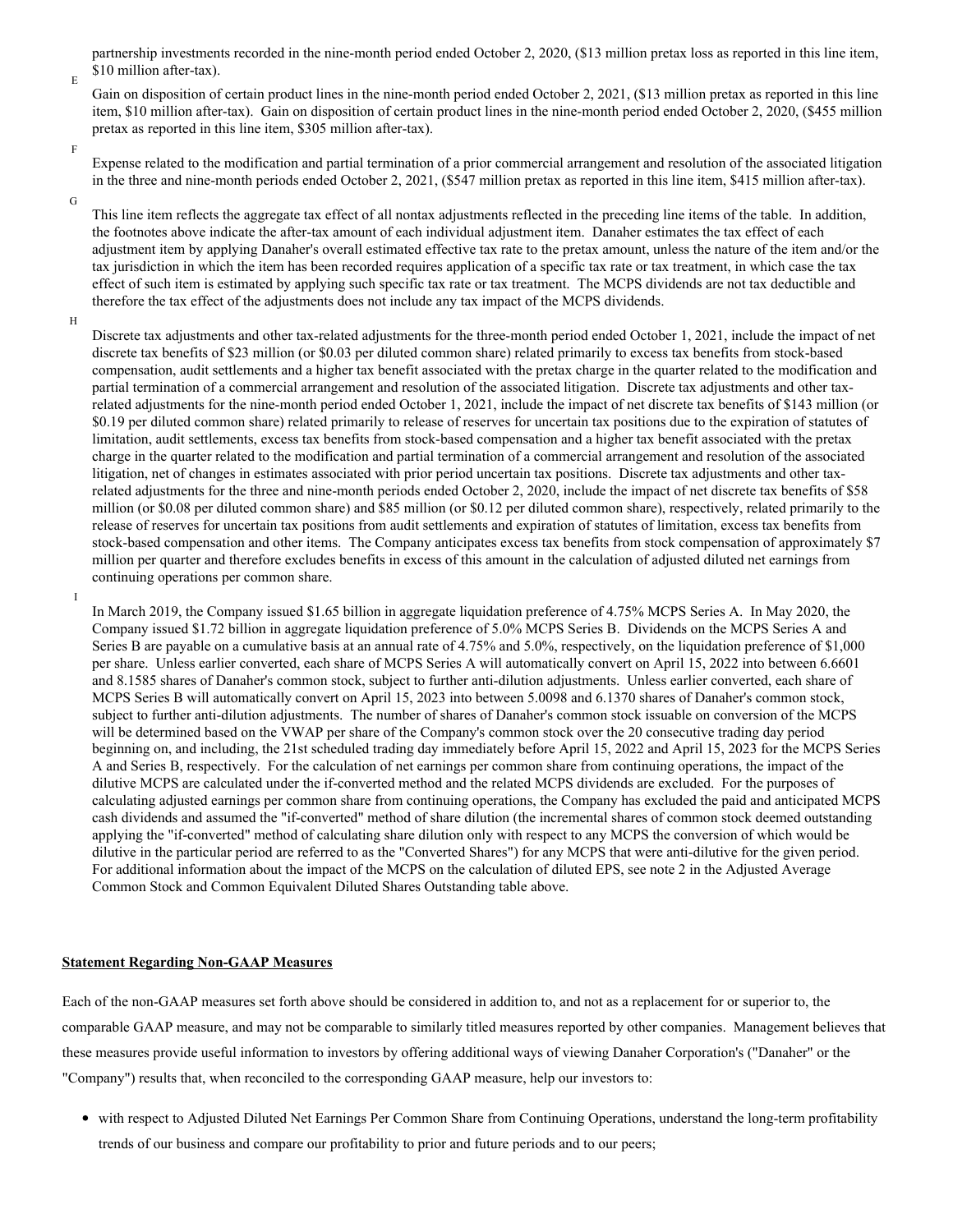- with respect to core sales and related sales measures, identify underlying growth trends in our business and compare our sales performance with prior and future periods and to our peers; and
- with respect to free cash flow from continuing operations and related cash flow measures (the "FCF Measure"), understand Danaher's ability to generate cash without external financings, strengthen its balance sheet, invest in its business and grow its business through acquisitions and other strategic opportunities (although a limitation of free cash flow is that it does not take into account the Company's debt service requirements and other non-discretionary expenditures, and as a result the entire free cash flow amount is not necessarily available for discretionary expenditures).

We also present core sales on a basis that includes sales attributable to Cytiva (formerly the Biopharma Business of General Electric Company's ("GE") Life Sciences business), which Danaher acquired from GE on March 31, 2020. Historically Danaher has calculated core sales solely on a basis that excludes sales from acquired businesses recorded prior to the first anniversary of the acquisition. However, given Cytiva's significant size and historical core sales growth rate, in each case compared to Danaher's existing businesses, management believes it is appropriate to also present core sales on a basis that includes Cytiva sales. Management believes this presentation provides useful information to investors by demonstrating the impact Cytiva has on the Company's current growth profile, rather than waiting to demonstrate such impact 12 months after the acquisition when Cytiva would normally have been included in Danaher's core sales calculation. Danaher calculates period-to-period core sales growth including Cytiva by adding to the baseline period sales Cytiva's historical sales from such period (when it was owned by GE), net of the sales of the Company product lines divested in 2020 to obtain regulatory approval to acquire Cytiva ("Cytiva sales") and also adding the Cytiva sales to the current period. Beginning in the second quarter of 2021, Cytiva sales are included in core sales, and therefore we no longer provide the measure "core sales including Cytiva" for quarterly periods beginning with the second quarter of 2021. We also present "base business" core revenue growth to demonstrate our core revenue growth and our core revenue growth including Cytiva excluding core sales growth directly attributable to COVID-19 and its impact.

Management uses these non-GAAP measures to measure the Company's operating and financial performance, and uses core sales and non-GAAP measures similar to Adjusted Diluted Net Earnings Per Common Share from Continuing Operations and the FCF Measure in the Company's executive compensation program.

The items excluded from the non-GAAP measures set forth above have been excluded for the following reasons:

- With respect to Adjusted Diluted Net Earnings Per Common Share from Continuing Operations:
	- Amortization of Intangible Assets. We exclude the amortization of acquisition-related intangible assets because the amount and timing of such charges are significantly impacted by the timing, size, number and nature of the acquisitions we consummate. While we have a history of significant acquisition activity, we do not acquire businesses on a predictable cycle, and the amount of an acquisition's purchase price allocated to intangible assets and related amortization term are unique to each acquisition and can vary significantly from acquisition to acquisition. Exclusion of this amortization expense facilitates more consistent comparisons of operating results over time between our newly acquired and long-held businesses, and with both acquisitive and nonacquisitive peer companies. We believe however that it is important for investors to understand that such intangible assets contribute to sales generation and that intangible asset amortization related to past acquisitions will recur in future periods until such intangible assets have been fully amortized.
	- Restructuring Charges. We exclude costs incurred pursuant to discrete restructuring plans that are fundamentally different (in terms of the size, strategic nature and planning requirements, as well as the inconsistent frequency, of such plans) from the ongoing productivity improvements that result from application of the Danaher Business System. Because these restructuring plans are incremental to the core activities that arise in the ordinary course of our business and we believe are not indicative of Danaher's ongoing operating costs in a given period, we exclude these costs to facilitate a more consistent comparison of